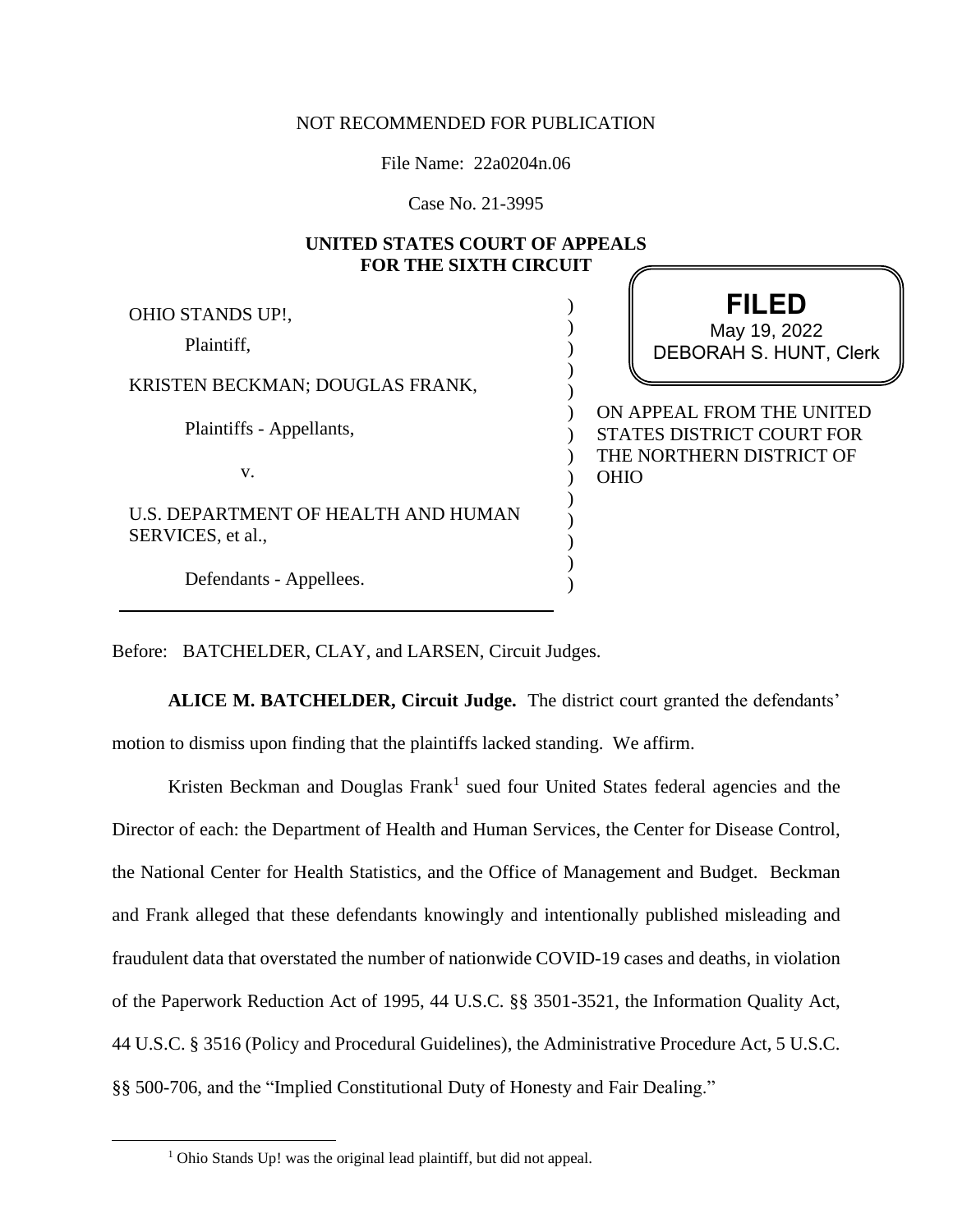On a motion by the defendants, the district court found that the plaintiffs lacked standing and dismissed the case. The plaintiffs appealed. When the district court dismisses a case based on standing, our review is de novo. *Fowler v. Benson*, 924 F.3d 247, 254 (6th Cir. 2019).

"[T]he 'irreducible constitutional minimum' of standing consists of three elements. The plaintiff must have (1) suffered an injury in fact, (2) that is fairly traceable to the challenged conduct of the defendant, and (3) that is likely to be redressed by a favorable judicial decision." *Spokeo, Inc. v. Robins*, 578 U.S. 330, 338 (2016) (citation omitted) (quoting *Lujan v. Defenders of Wildlife*, 504 U.S. 555, 560 (1992)). "[I]njury in fact [is] the '[f]irst and foremost' of standing's three elements." *Id*. at 338-39 (quoting *Steel Co. v. Citizens for a Better Env't*, 523 U.S. 83, 103 (1998)).

"To establish injury in fact, a plaintiff must show that he or she suffered an invasion of a legally protected interest that is concrete and particularized and actual or imminent, not conjectural or hypothetical." *Id.* at 339 (quotation marks and citation omitted). "For an injury to be 'particularized,' it must affect the plaintiff in a personal and individual way." *Id*. (quotation marks and citation omitted). A plaintiff who is "seeking relief that no more directly and tangibly benefits him than it does the public at large . . . does not state an Article III case or controversy." *Lujan*, 504 U.S. at 573-74. "[A] grievance that amounts to nothing more than an abstract and generalized harm to a citizen's interest in the proper application of the law does not count as an 'injury in fact.' And it consequently does not show standing." *Carney v. Adams*, 592 U.S. --, 141 S. Ct. 493, 498- 99 (2020); *see also Hollingsworth v. Perry*, 570 U.S. 693, 704 (2013).

Here, Beckman and Frank start their claim with the accusation that the defendants knowingly published misleading and fraudulent data that overstated the number of COVID-19 cases and deaths. Beckman and Frank do *not* assert that the defendants published any data *about*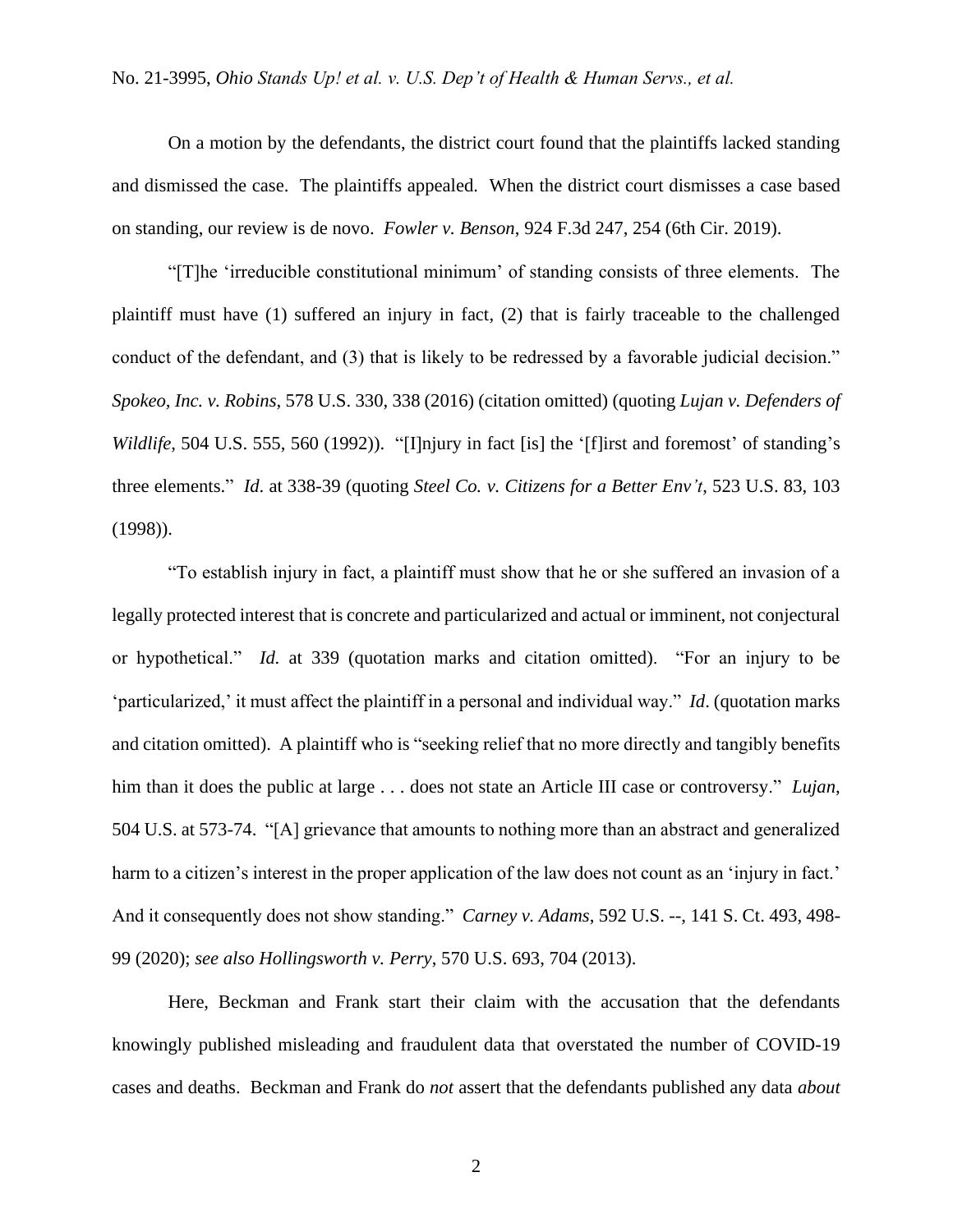either of them specifically or provided any data *to* them personally. Nor do they assert that they relied on the data to their personal detriment. In short, Beckman and Frank have not asserted that the defendants' conduct has affected them "more directly and tangibly . . . than it does the public at large." *See Lujan*, 504 U.S. at 573. This "abstract and generalized harm" is not an "injury in fact" and does not establish standing. *See Adams*, 141 S. Ct. at 498.

To the extent that Beckman and Frank develop their claim to state direct injuries that are particular to them, and not merely to the public at large, they describe injuries committed by third parties who are not before the court. Frank posits that "a number of social media platforms and news outlets" relied on the defendants' data to label his contrary statistical analysis about COVID-19 as "illegitimate or false," which impaired his business and harmed his reputation. Meanwhile, Beckman posits that the defendants' overstatement of COVID-19 cases and deaths caused the State of Ohio to impose emergency measures, including closures, mask mandates, and campaigns to encourage social distancing, quarantining, and vaccination. This, in turn, caused the organizers of her young son's hockey program to impose a mask requirement with no exceptions (not even for Beckman's valid medical and religious reasons), which prevented Beckman from attending and, accordingly, forced her to withdraw her son from hockey. Further, the operators or users of social media platforms censored Beckman, which caused her embarrassment and chilled her speech. And Beckman's employer required her to quarantine after she visited her family for Thanksgiving, even though she was not ill and had not been exposed to COVID-19, from which she claims "a burden on her Constitutional right to travel." Finally, Beckman's family expressed their "great fear" regarding COVID-19, which harmed her relationship with them.

When, as is alleged here, the "causal relation between [the claimed] injury and [the] challenged action depends upon the decision of an independent third party . . . , standing is not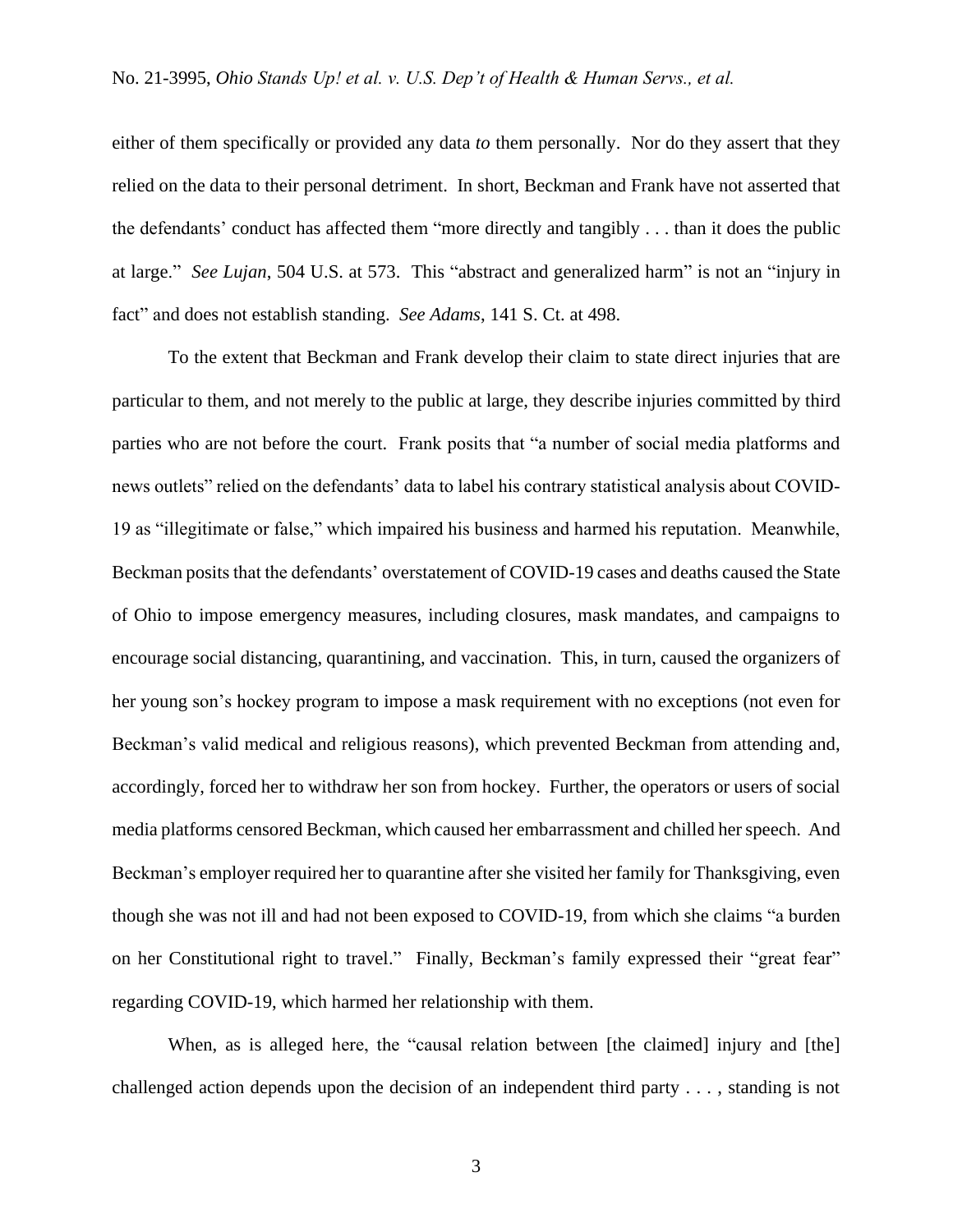precluded, but it is ordinarily substantially more difficult to establish." *California v. Texas*, 593 U.S. --, 141 S. Ct. 2104, 2117 (2021) (quotation marks and citation omitted). Given its "reluctance to endorse standing theories that rest on speculation about the decisions of independent actors," *Clapper v. Amnesty Int'l USA*, 568 U.S. 398, 414 (2013), the Court has limited the "fairly traceable" element in such cases to "the predictable effect of Government action on the decisions of third parties." *Dep't of Com. v. New York*, 588 U.S. --, 139 S. Ct. 2551, 2566 (2019).

The direct injuries here are due to the independent actions of intervening third parties (i.e., no-exception masking and quarantine requirements, social media censorship and hostility, family dispute or drama). Even if these actions would support viable legal claims (e.g., if Frank could sue a social media platform for defamation or Beckman could sue the hockey program for its unreasonable mask mandate), they are not the "predictable effect" of the defendants' alleged overstatement of COVID-19 case and death data. *See Turaani v. Wray*, 988 F.3d 313, 316 (6th Cir. 2021) ("[U]nless the defendant's actions had a 'determinative or coercive effect' upon the third party, the claimant's quarrel is with the third party, not the defendant." (quoting *Bennett v. Spear*, 520 U.S. 154, 169 (1997))). These injuries are not "fairly traceable" to the defendants. *See Bennett*, 520 U.S. 169.

Finally, the requested relief would not redress the articulated injuries. *See Nader v. Blackwell*, 545 F.3d 459, 471 (6th Cir. 2008). Beckman and Frank sought to enjoin the defendants from the alleged overreporting of COVID-19 cases and deaths. As just shown, however, it is neither obvious nor even likely that such an injunction would necessarily prevent the independent third parties from taking or continuing the actions that caused the claimed injuries.